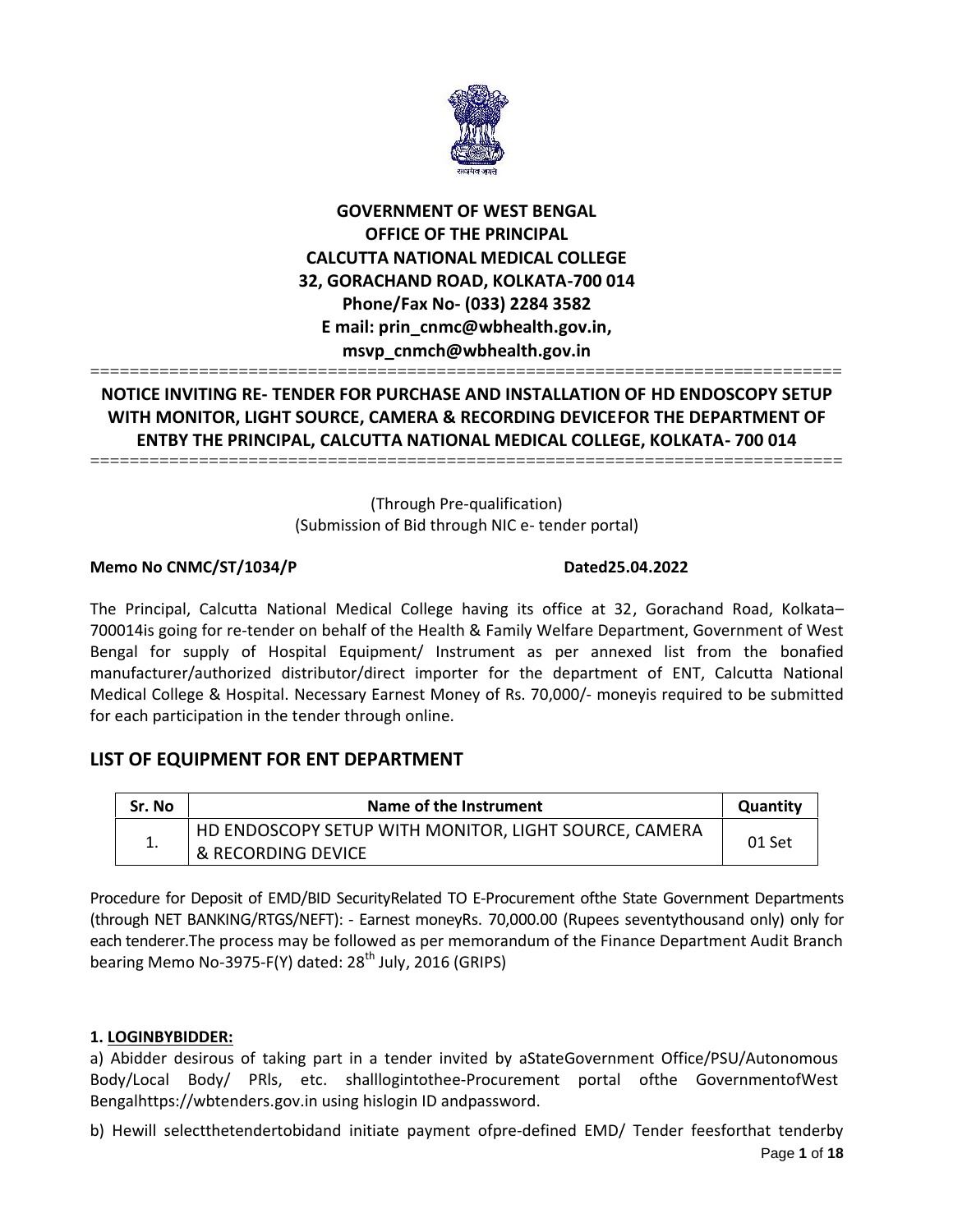selectingfrom eitherof the followingpayments modes:

- i. Netbanking (any of the bankslisted inthe ICICI Bank Paymentgateway) in case of payment through ICICI Bank Payment Gateway;
- ii. RTGS/NEFT in case of offline payment through bank account in any Bank

# **2. PAYMENTPROCEDURE:**

# **a) Payment by Net Banking (any enlisted bank) through ICICI BankPayment Gateway**

i.Onselection ofnetbankingasthe paymentmode,the bidderwillbe directed toICICIBank Payment Gatewaywebpage(along with astring containinga Unique ID)where hewill selectthe Bankthrough which hewants todothe transaction.

ii. Bidder willmake the paymentafterenteringhis Unique ID andpassword of the bank toprocessthetransaction.

iii. Bidder willreceivea confirmation messageregarding success/failure ofthe transaction.

iv. If the transactionis successful, theaccount paidbythe bidder will getcredited in the respective pooling account of the State Government /PSU/Autonomous Body/Local Body /P.R.I.s, etc maintained with the Focal Point Branch ofICICIBankatR.N.Mukherjee Road,Kolkata forcollectionof EMD/Tender Fees.

v. Ifthetransaction isfailure, the bidderwillagaintryfor paymentby goingback tothefirst step.

# **b) Payment through RTGS/NEFT**

i) On selection of RTGS/NEFT as the payment mode, the e-Procurement Portal will show a pre-filled challan having details to process RTGS/NEFT transaction.

ii) The bidder will print the challan and use the prefilled information to make RTGS/NEFT payment using his bank account.

iii)Once payment is made, the bidder will come back to the e- procurement portal after expiry of a reasonable time to enable the NEFT/ RTGS process to complete, in order to verify the payment made and continue the bidding process.

iv)If verification is successful, the fund will get credited to the respective Pooling Account of the State Government / PSU/Autonomous Body/Local Body/ PRIs etc. maintained with the focal point branch of ICICI Bank at R.N.Mukherjee Road, Kolkata for collection of EMD /Tender Fees.

v) Hereafter, the bidder will go to e-Procurement Portal for submission of the bid.

vi) But if the payment verification is unsuccessful, the amount will be returned to the bidder's account.

## 3**. Refund/ Settlement Process.**

i) After opening of the bids and technical evaluation of the same by the tender inviting authority through electronic processing in the e-payment portal of the State Government, the tender inviting committee will declare the status of the bids as successful or unsuccessful which will be made available, along with the details of unsuccessful bidders, to the ICICI Bank by the e procurement portal through web services.

ii) On receipt of the information from the e procurement portal, the bank will refund, through an automated process, the EMD of the bidders disqualified at the technical evaluation to the respective bidders' bank account from which they made payment transaction. Such refund will take place within T+2 bank working days where T will mean the date on which information on rejection of bid is uploaded to the e procurement portal by the tender inviting authority.

iii) Once the financial bid evaluation is electronically processed in the e- procurement portal, EMD of the technically qualified bidders other than that of L1 and L2 bidders will be refunded, through an automated process, to the respective bidder's bank account from which they made the payment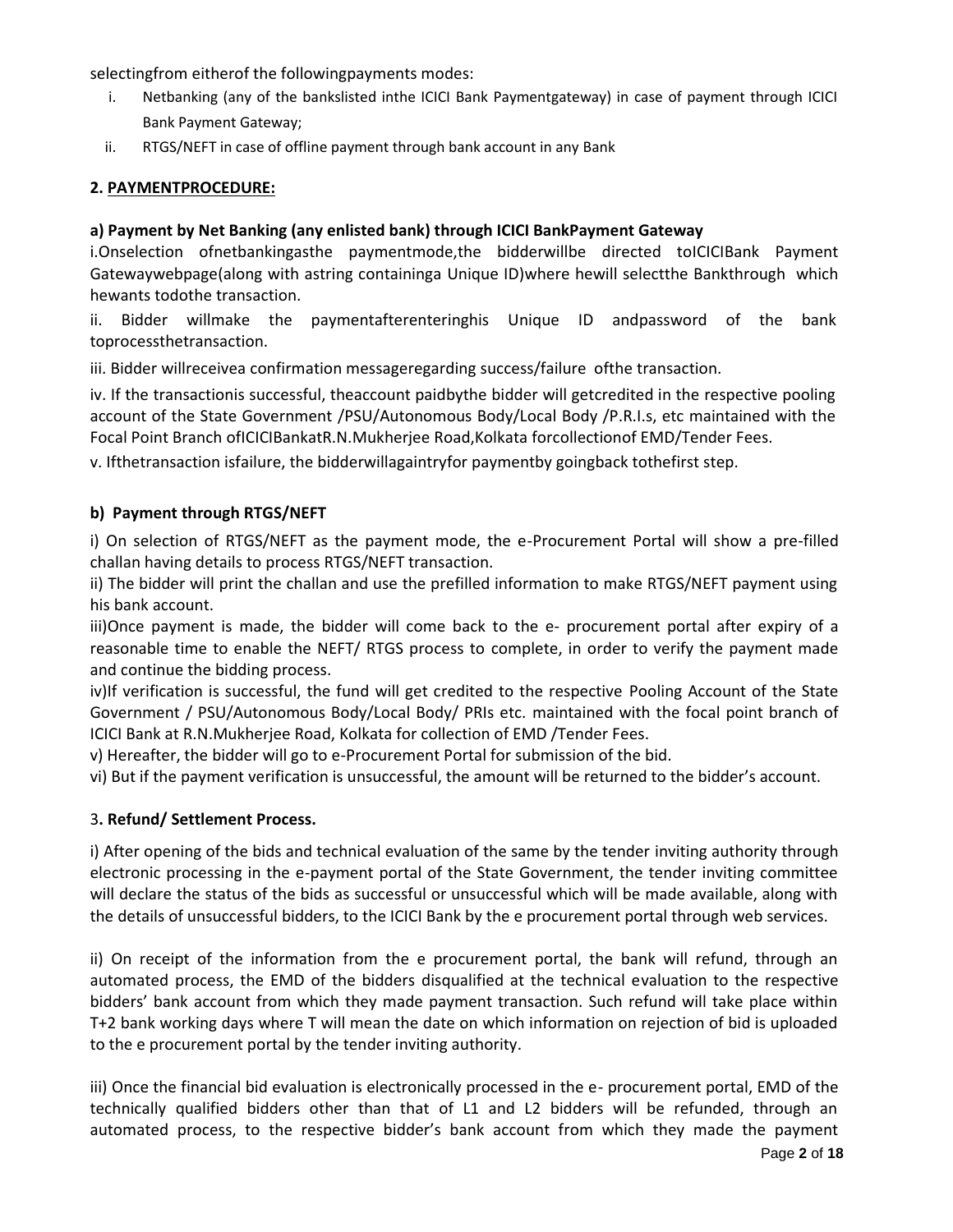transaction. Such refund will take place within T+2 bank working days where T will mean the date on which information on rejection of bid is uploaded to the e procurement portal by the tender inviting authority. However, L2 bidder should not be rejected till the LOI process is successful.

iv)If the L1 bidder accept the LOI and the same is processed electronically in the e- procurement portal, EMD of the L2 bidder will be refunded through an automated process, to his bank account from which he made the payment transaction. Such refund will take place within T+2 bank working days where T will mean the date on which information on Award of contract (AOC) to the L1 bidder is uploaded to the e procurement portal the tender inviting authority.

v) As soon as the L1 bidder is awarded the contract (AOC), and the same is processed electronically in the e- procurement portal –

a) EMD of the L1 Bidder of the tenders of the State Government Offices will automatically get transferred from the Pooling account to the State Government Deposit Head'8443-00-103-001-07' through GRIPS along with the bank particulars of the L1 bidder.

b) EMD of the L1 bidder for the tenders of the State,/PSU/Autonomous Bodies/ Local Bodies/ PRIs etc. will automatically get transferred from the pooling account to their respective linked bank accounts along with the bank particulars of the L1 bidder.

In both the above cases, such Transfer will take place within T+1 bank working days where T will mean the date on which the award of contract (AOC) is issued.

vi) The bank will share the details of GRN No. generated on successful entry in GRIPS with the e procurement portal for updation.

vii) Once the EMD of L bidder is transferred in the manner mentioned above, Tender fees, if any, deposited by the bidders will be transferred electronically from the pooling account of the Government Revenue Receipt Head "0070-60-800-013-27" through GRIPS for Government Tenders and to the respective linked bank accounts for State/ PSU/Autonomous Body/Local Body/ PRIs etc. Tenders.

viii) All refunds will be made mandatorily to the bank account from which the payment of EMD and tender fees (if any) were initiated

# **4. General Instructions:**

In the event of e-filing, intending bidder may download the tender documents free of cost from the website: https://wbtenders.gov.in directly with the help of Digital Signature Certificate & necessary earnest money may be submitted as per above mentioned procedure.

## **5. Submission of bids:**

Both Technical bid and Financial Bid are to be submitted concurrently duly digitally signed by the authorized signatories in the website *https://wbtenders.gov.in*. All papers must be submitted in English language.

## **6. Time Schedules for the e-tender (Re-tender):**

THE TIME SCHEDULE FOR OBTAINING THE BID DOCUMENTS, PRE-BID MEETINGS, REGISTRATION WITH THE TENDERING AUTHORITIES, THE SUBMISSION OF BIDS AND OTHER DOCUMENTS ETC. WILL BE AS PER THE LIST PROVIDED IN CLAUSE NO 21 AS GIVEN BELOW.

## **7. ELIGIBILITY FOR QUOTING:**

Principal manufacturer (inside or outside of West Bengal) or their authorized distributor, direct importers holding valid import license, state-based PSUs & State based other manufacturing units whose average annual turnover for last three financial year is more than Rs. 3.00(Three) crore (more than Rs. 1.50 crore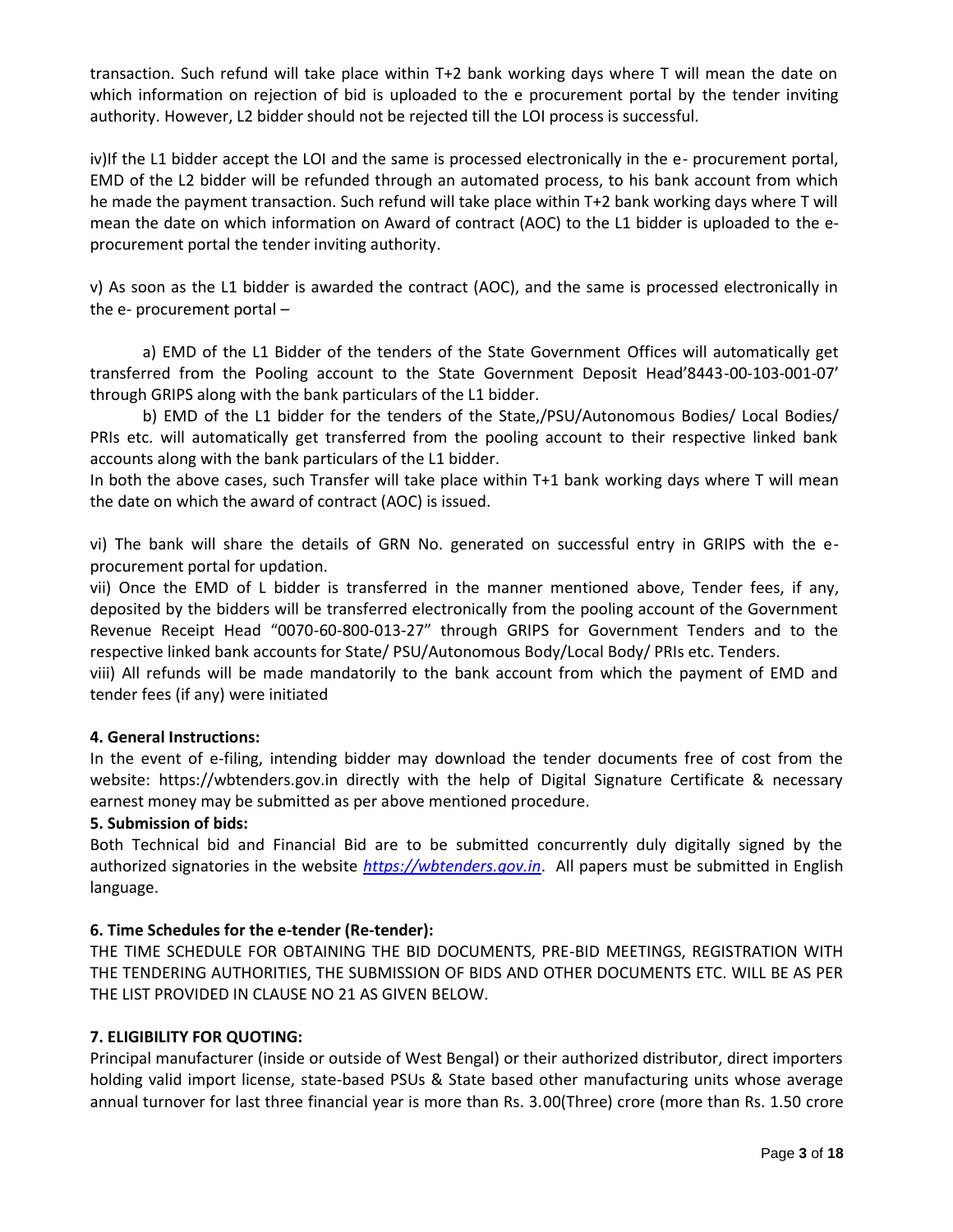in case of authorized distributor) & S.S.I unit registered in West Bengal whose average annual turnover for last three financial year is more than Rs. 50(fifty) lakhs, are only eligible to participate in the tender. Average annual turnover rate should be mentioned separately

# **8. SUBMISSION OF THE TENDERS:**

The tender is to be submitted in a two Bid System.

[A] Technical Bid:

- (a). Statutory Cover Containing the following documents:
- 1. COVER "A":

# **"BID A": PART I**

# (SINGLEFILEMULTIPLEPAGESCANNED)

Essential Requirements of the Tendering Firm for participation" shall contain all papers related to the essential requirements of the Tenderer for participation in the tender viz.

| A  | Submission of online EMD prescribed                                                    |
|----|----------------------------------------------------------------------------------------|
| B  | CHECK LIST in the prescribed format                                                    |
|    | Application in the prescribed format given in Annexure I                               |
| D  | Authorization letter of signatory from Company in Annexure II                          |
| F. | Authorization letter of Distributor/Importer from Manufacturer Company in Annexure III |
|    | Copy of Agreement between manufacturer & the importerin Annexure IV                    |
|    |                                                                                        |

## **"BID A": PART II**

## TECHNICAL SPECIFICATIONS OF THE ITEMS IN THE GIVEN FORMAT IN PDF.

## 2. COVER "B":

# **NON-STATUTORY/ MY DOCUMENTS Containing the following documents:**

| SI        | Category       | <b>Sub Category</b>           | <b>Sub Category Description</b>                                  |  |
|-----------|----------------|-------------------------------|------------------------------------------------------------------|--|
| А.        | Certificates   | A1. Certificates              | PAN Card of the authorized signatory                             |  |
|           |                |                               | Professional Tax Registration certificate                        |  |
|           |                |                               | GST registration certificate (Latest tax-clearance certificate - |  |
|           |                |                               | Date)                                                            |  |
|           |                |                               | GST registration certificate of the State                        |  |
|           |                |                               | GST clearance Certificate - (Latest) - date                      |  |
|           |                |                               | Pollution Control Board Clearance Certificate                    |  |
| <b>B.</b> | <b>COMPANY</b> | <b>B1. COMPANY DETAILS</b>    | <b>Trade License</b>                                             |  |
|           | <b>DETAILS</b> |                               | Registration with Registrar of Companies                         |  |
| C.        | CREDENTIAL     | C1: Credential 1              | Affidavit for No conviction                                      |  |
|           |                |                               | Certificate of country of origin relating to the                 |  |
|           |                |                               | Equipment/Instrument                                             |  |
|           |                |                               | Export-Import license with IEC Code (for Importer)               |  |
|           |                | C <sub>2</sub> : Credential 2 | <b>Manufacturing License</b>                                     |  |
|           |                |                               | Manufacturer's Guarantee                                         |  |
|           |                |                               | Test Report from the leading Test House                          |  |
|           |                |                               | Quality Assurance certificate of the Equipment/Instrument.       |  |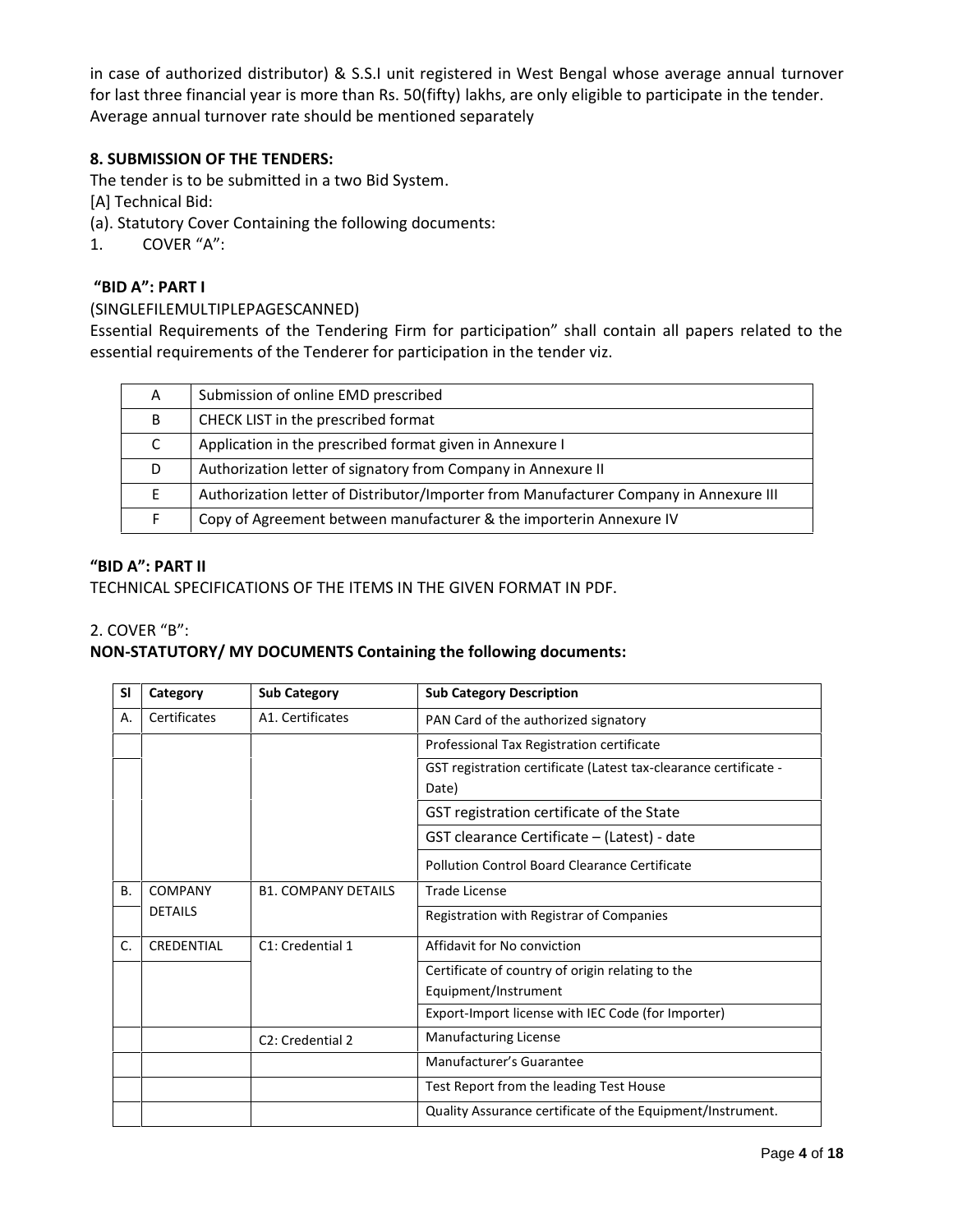|    |                    |                                   | LIST OF PURCHASERS                                     |
|----|--------------------|-----------------------------------|--------------------------------------------------------|
|    |                    |                                   | Credential certificate from Purchasers                 |
| D. | <b>FINANCIAL</b>   | <b>PAYMENT CERTIFICATE 1</b>      | Income Tax Returns submitted for the last three years  |
|    | <b>INFORMATION</b> |                                   | GST Returns (of the last quarter)                      |
|    |                    | D1. P/L & BALANCE<br><b>SHEET</b> | 1. P/L & Balance sheet for the last three years        |
|    |                    | Banker's Certificate              | Banker's certificate from a schedule bank for solvency |

 The Brochure/Testimonials of the equipment/instrument should be submitted along with the hard copy documents for examination of tender selection committee/purchase committee

# [B] FINANCIAL BID "B":

# (i) **BOQ for INR (in excel sheet)**

The folder as "Financial Bid" shall contain base price of the equipment/Instrument with 3 (three) years on-site comprehensive Warranty in Indian currency including cost of insurance, packing, freight charges, delivery charges, testing charges, incidental charges, if any and cost of the installation of the Instrument but excluding of GST, Entry tax, Cess and other Govt. taxes(if any) to be shown separately in the Bill of Quantities.

The  $L_1$  will be determined only on Base rate with 3(three) years comprehensive on-site warranty including cost of insurance, packing, freight charges, delivery charges, testing charges and incidentals if any. The appropriate % of GST, Entry tax, Cess or other taxes as claimed by the bidder would be applicable as per prevailing Govt. order.

The tenderers are required to submit the hard copies of Bid A along with the Brochure of the Equipment/instrument as per schedule more clearly described in the time line vide clause 21 along with submission of online EMD prescribed. Submission of hard copy of Bid A to the office of the Principal, Calcutta National Medical College (CNMC) is for reference only while examining the technical bid on line and will not be treated as substitute for on line submission. However, Brochure/testimonials of the equipment are to be enclosed separately with the hard copy of Bid A for examination. Submission of hard copy of Bid B is totally prohibited and only be submitted through on line through NIC portal.

## **9. Evaluation of the tenders**

During the tender evaluation process on line, the "Bid A" will be opened first. Those Tenderer who have qualified the essential & other requirements will be identified for giving demonstration of the equipment. After demonstration the qualified tenderer will be identified and only their "Bid B" i.e.financial bid will be opened. The "Bid B" of those Tenderer failing to meet the technical & other requirements of participating in the tender will not be opened and be rejected. The Tenderer offering the item found suitable and as being as per the tender specifications will only be selected.

The Tenderer who have been so identified to have been technically suitable in the context of above will be deemed to have passed the test of essential and other requirement of the quoted item or items.

## **Demonstration centre must be within India preferably within West Bengal.**

The "Bid B" (Financial Bids) of only these tenderers passing the essential and other requirement test will be opened then subject to verification of hard copies of the audited balance sheet and Profit & Loss Accounts of the tenderer for the last three years i.e. for the year2016-17, 2017-18, 2019-20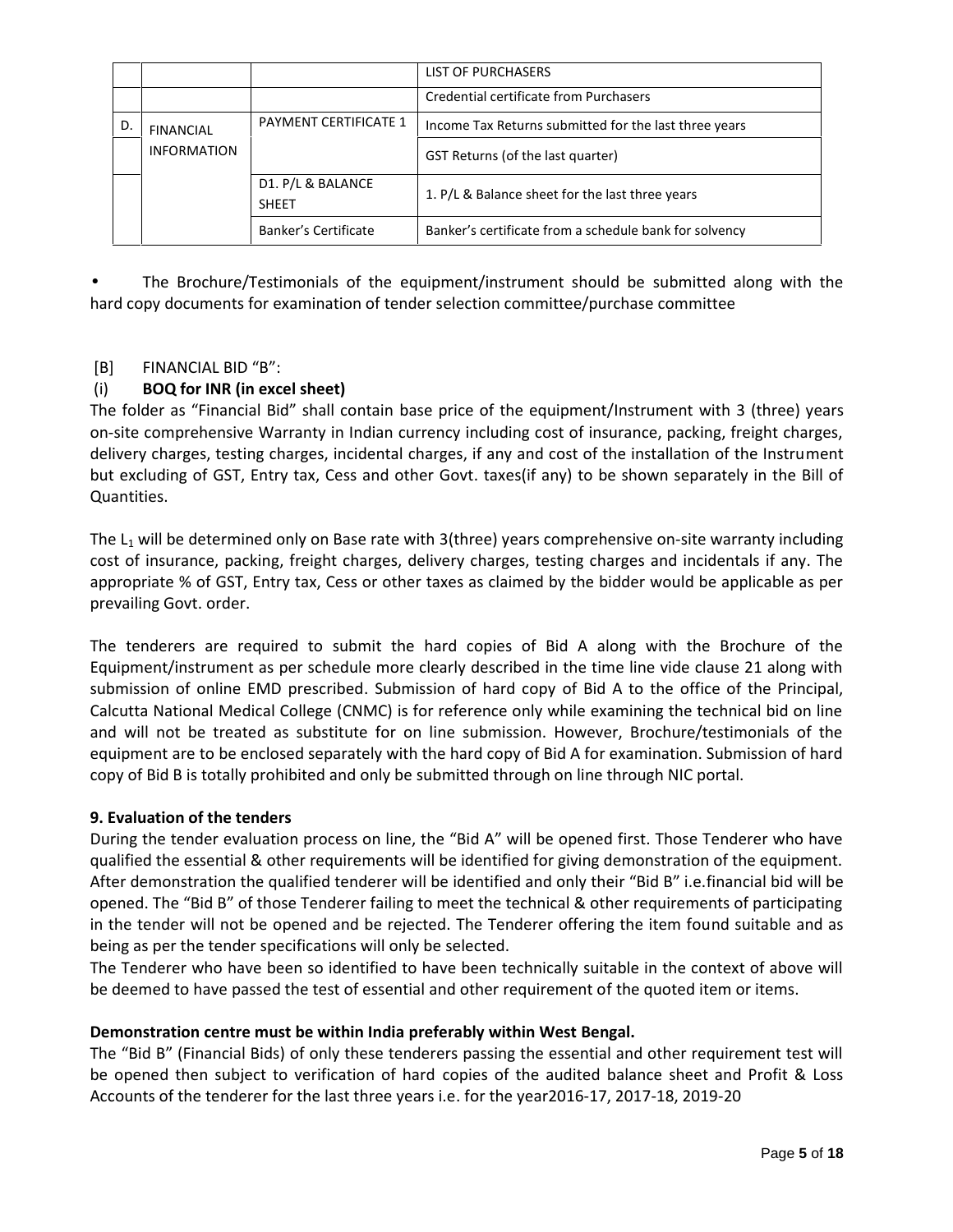If found suitable in the context of above pre-qualification etc, the Tenderer quoting the lowest rate in the base price with 3(three) years comprehensive on-site warranty will be considered as successful.

# *10.RATE:*

The price is to be quoted in Indian Rupees with cost of 3 (three) years on-site comprehensive warranty including cost of insurance, packing, forwarding, freight charges, delivery charges, testing charges, incidental charges, if any and installation of the instrument. The instrument is to be transported in such packaging so that there is no damage to the primary packaging during the transportation process.GST, Excise Duty, Entry Tax & Cess etc. which shall be quoted separately in the template for Bill of Quantities (BOQ). Percentage of Excise Duty, CESS etc, and Percentage of GSTis required to be mentioned in the appropriate Column of the template for Bill of Quantities. The cost of CAMC for next five years is to be quoted separately in the BOQ for the equipment including all accessories & ancillaries as given in the specification

# *11. ORDER & SUPPLY:*

Orders for the supply of the approved products will be placed with the successful tenderers after the execution of the agreements. The successful tenderer will have to supply within the specified time schedule that had been assured at the time of selection as supplier.

# *12. WITHDRAWAL /CANCELLATION & PURCHASE POLICY OF TENDERING AUTHORITY:*

- a) The tendering authority reserves the right to withdraw any item from the tender at any stage. The selection of such item, if already made in favour of any Tenderer, shall be treated as cancelled.
- b) The tendering authority reserves the right to reject or accept any tender or part thereof at any stage or to split any tender without assigning any reason. Withdrawal of tender or any revision after submission of tender by the Tenderer will not be allowed.
- c) The tendering authority reserves the right to accept or reject any tender, in part or in full, without assigning any reason.
- d) Purchase will, however be made following the existing purchase policy of the Govt of West Bengal and its amendment(s) made from time to time. The purchase policy of the State Government as provided in the West Bengal Financial Rules, the policy of price preference in particular incorporated under Notification No. 10500-F dated 19.11.04 should be observed in considering the tenders.

## **13. Spare Parts**

On being selected, the  $L_1$  Bidder will undertake that supplies of necessary maintenance equipment and spare parts will be made available for all items/equipment and the complete system for at least five years on a continuing basis. However, this does not relieve the supplier of any warranty obligations under the contract.

## **14. GUARANTEE / WARRANTY PERIOD:**

The Tenderers must Quote Basic Rate along with 3 (three) Years Comprehensive on Site Warranty of Entire System (Including All Spares& Labour) from the date of completion of the satisfactory installation.

**15. AFTER SALE SERVICE:**Confirmation Letter for "After Sales Service" during the entire period of equipment Lifespan from the date of installation and fully equipped Service Centre in Kolkata. Life Span should be mentioned.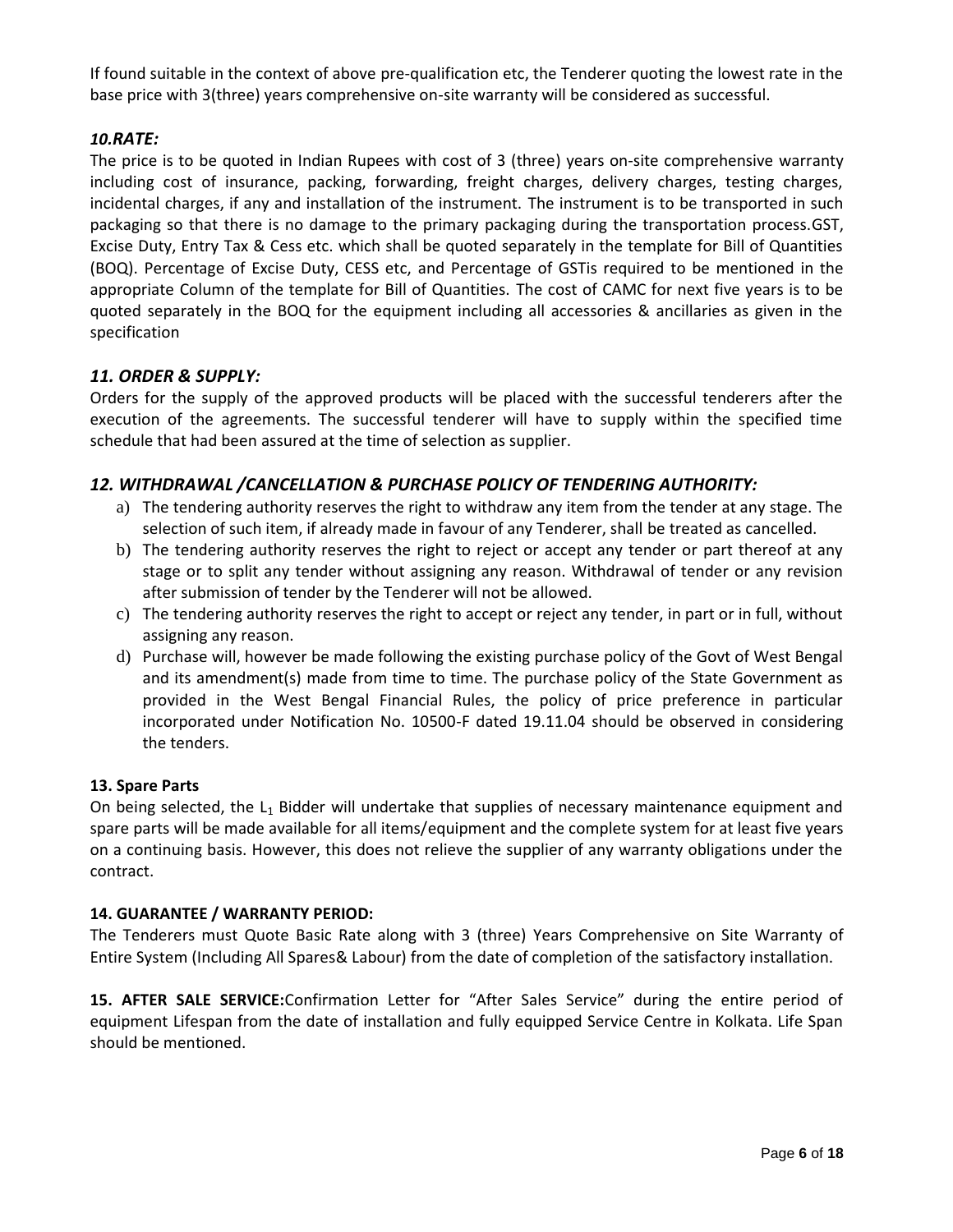## **16. Delivery, Installation and Commissioning:**

- a) Delivery of the goods at the purchaser's premises shall be completed by the Supplier in accordance with the terms specified by the purchaser. The installation, testing and commissioning of the proposed system shall be completed in accordance with the order.
- b) In case of distributor, the firm should be direct distributor from the principal. The sub-distributor or authority by distributor will not be accepted at all.

# **17.SPECIAL TERMS AND CONDITIONS FOR TENDER SUBMISSION**

Quality assurance certification like ISO 9000 series or higher should be attached wherever applicable.

## **18.PENALTY CLAUSES-**

Penalty for Formation of Cartel or Furnishing of Fraudulent/Misleading Documents:

- i. If during the tender process or at any state during the validity of the tender period, it is found that a Tenderer(s) has formed a cartel in what so ever form or name to fix up the rates or suppliers to the detriment of the fairness of the tender process, penal measures shall be initiated by debarring him from joining in the tender and his earnest money will be forfeited straightaway and the firm will be blacklisted for a period of 3(three) years.
- ii. Similar penal measures shall also be initiated against those tenderers who have submitted false/ misleading/ fraudulent documents or made incorrect declarations. The penal measure will also include Forfeiture of Performance Bank Guarantee if enlisted as a supplier.

# **19.APPEAL:**

Appeal against the decision of the Principal, Calcutta National Medical College, West Bengal and to impose such a penalty will lie with the H&FW Dept. The Special Secretary/Secretary/Principal Secretary will be the appellate authority within the Department of Health & Family Welfare, Government of West Bengal. Before imposing any penalty as per clauses 15 the concerned supplier may appeal to the authority citing the proper reasons for non- imposing the penalty as stated.

## **20.AGREEMENT:**

On a tender being accepted, intimation of acceptance will be forwarded to the Tenderer by Principal, Calcutta National Medical College. After communication of the same, the Tenderer will have to execute agreement in the prescribed form with the Principal, Calcutta National Medical College.

## **21**.**VALIDITY PERIOD OF AGREEMENT:**

The contract period will be for a period of two years which may be extended up to six months with prior approval of the tender selection committee of this teaching institution if necessary.

## **22.PERFORMANCE BANK GUARANTEE'**

The performance bank guarantee will be mandatory for all suppliers and will not be waived in any case. The successful tenderers shall be required to furnish the 'Performance Bank Guarantee'@ 3% of  $L_1$ rate per item for which the Tenderer has been selected as supplier & shall valid up to the completion of CAMC.

#### **23**.**PAYMENT TERMS:**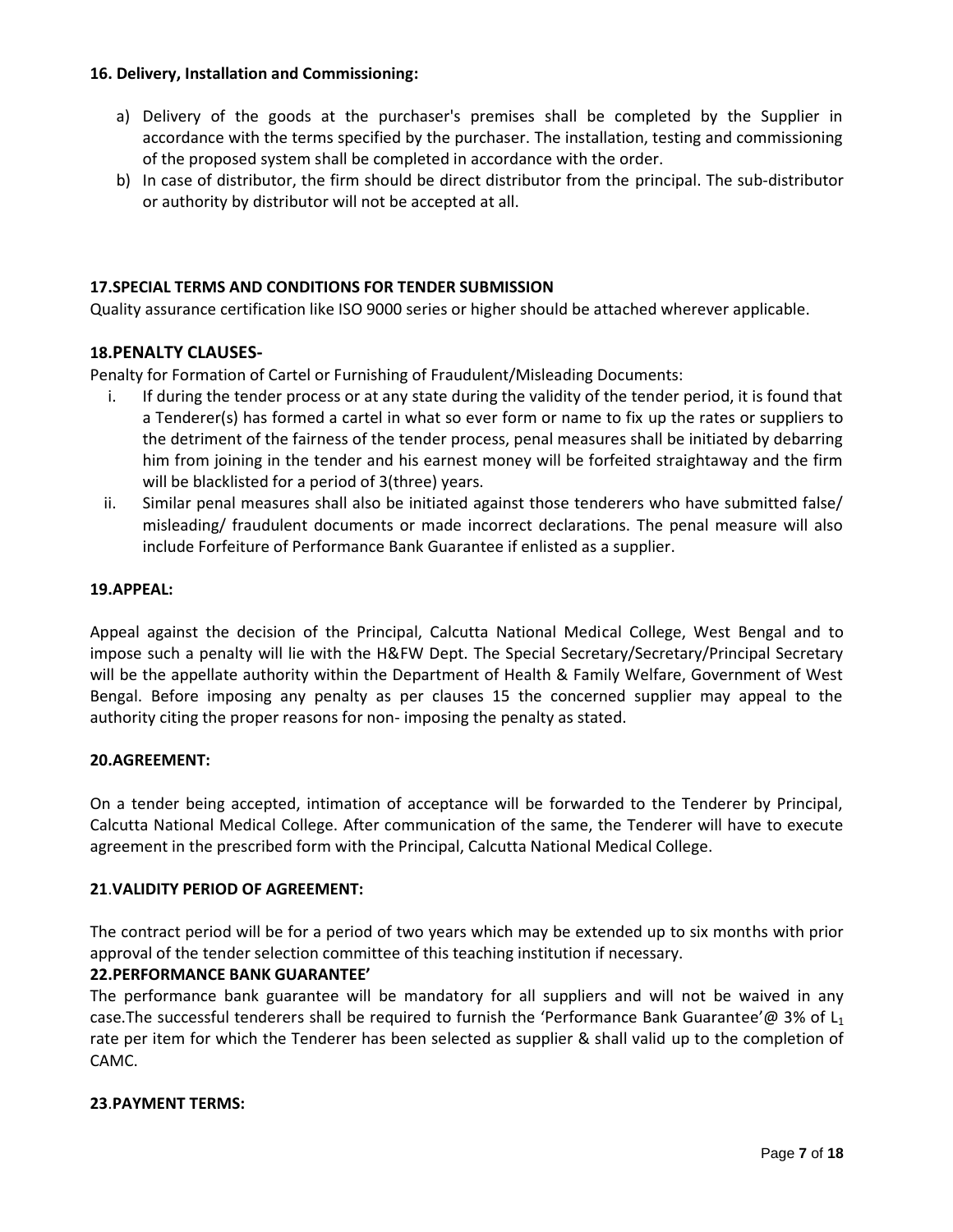Payment will be made through e payment system through ECS/RECS/RTGS after execution of due supply as ordered subject to:

- i. Submission of Performance Bank Guarantee in terms of Clause 19 and subject to penalty clause in terms of Clauses 15.
- ii. Supply of the materials as per specification as provided in the tender documents.
- iii. Successful matching of supplied materials with the technical specification of CNMC.
- iv. Supply of the materials within the supplied period as specified in the work orders.
- v. On being selected, the successful vendors will have to submit one application to the Accounts Officer, CNMC stating the name of the payee/ recipient, Bank account no with MICR code & IFSC code, of the payee/recipient for making e-payment.
- vi. No manual payment is allowed to be made as far as practicable.

# **24. Dates &Information:**

| <b>SI</b> | <b>Items</b>                                                                                                                                                             | Publishing date(s)     |
|-----------|--------------------------------------------------------------------------------------------------------------------------------------------------------------------------|------------------------|
| 1.        | Date of uploading of N.I.T. Documents (online) from this end.                                                                                                            | 25.04.2022 at 5.00 PM  |
| 2.        | Documents download/sell start date (Online)                                                                                                                              | 25.04.2022 at 5.00 PM  |
| 3.        | Date of Pre-Bid Meeting with the intending bidders at the office<br>chamber of the Principal, Calcutta National Medical College, 32<br>Gorachand Road, Kolkata - 700 014 | 27.04.2022 at 3.00 PM  |
| 4.        | Date of hoisting of documents at Departmental Website<br>(www.wbhealth.gov.in)                                                                                           | 25.04.2022             |
| 5.        | Bid Submission starting (On line)                                                                                                                                        | 28.04.2022 at 3.00 PM  |
| 6.        | Bid Submission closing (On line)                                                                                                                                         | 10.05.2022 at 3.00 PM  |
| 7.        | Last Date of submission of original copies                                                                                                                               | 10.05.2022 at 3.00 PM  |
| 8.        | Bid opening (Bid A)& Technical Evaluation                                                                                                                                | 12.05.2022 at 4.00 PM  |
| 9.        | Date of uploading list for Technically Qualified Bidder (online) (Bid<br>A)                                                                                              | Will be notified later |
| 10        | Date of Demonstration of Instrument                                                                                                                                      | Will be notified later |
| 11.       | Date of uploading list of Technically Qualified Bidder after<br>demonstration                                                                                            | Will be notified later |
| 12.       | Date for opening of Financial Proposal (Bid B) (Online)                                                                                                                  | Will be notified later |
| 13.       | Date of uploading of list of bidders along with the approved rate                                                                                                        | Will be notified later |

**25.ThePrincipal, Calcutta National Medical College, Kolkata**reservestherighttochangetheabovescheduleincaseofanyexigenciesafterputtingupanoticeinthe Health Department,West Bengal websiteandnoticeboard of this institution.

26. Bidders of concerned groupsarerequestedtobepresentinthe office chamber of the **Principal, Calcutta National Medical College, Kolkata**during their respective day ofopeningof technical and financialbidasperschedule or AS TO BENOTIFIED LATER ON.

| 27. | NoobjectionsinthisrespectwillbeentertainedraisedbyanyBidderwhowill                         | be |
|-----|--------------------------------------------------------------------------------------------|----|
|     | present during opening of bid, or from any Bidder who will                                 | be |
|     | absentatthetimeofopeningofFinancialBid.NoinformaltendererwillbeentertainedintheBidfurther. |    |

28.Duringthescrutiny,ifitcometothenoticetotenderinvitingauthoritythatthecredentialoranyotherpaperfou ndincorrect/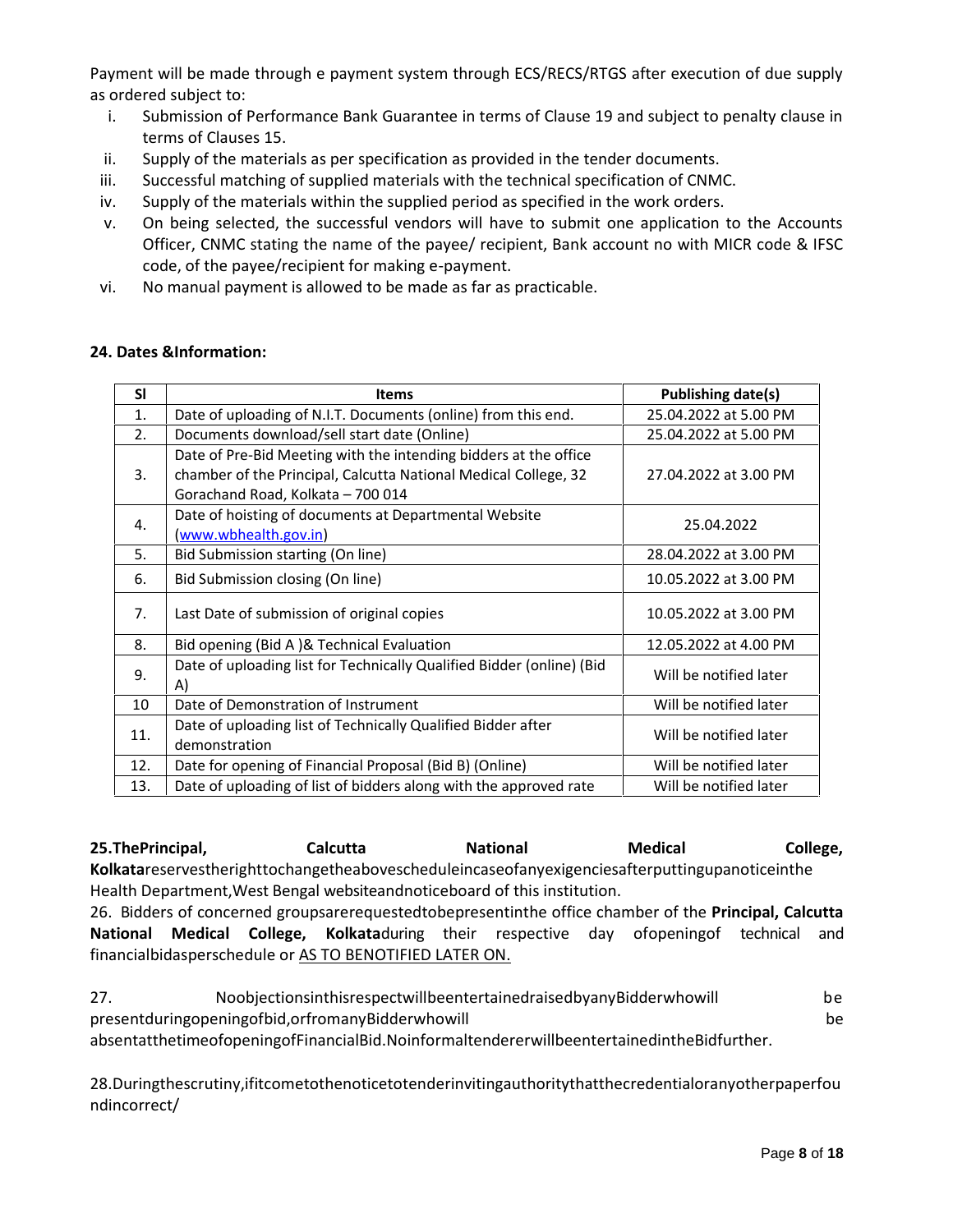manufactured/fabricated,thatbidderwouldnotallowtoparticipateinthetenderandthatapplicationwillbeout rightlyrejected withoutanyprejudice.

29.TheTenderSelectionCommittee

reservestorighttocanceltheN.I.T.duetounavoidablecircumstancesandnoclaiminthisrespect willbeentertained.

27. The company which has been blacklisted during last five years by any Government Department/Agency will not be eligible for participation.

## **30. BENEFITS, CORRUPTION AND FRAUD:**

(a) The vendor warrants that it has not and shall not offer any direct or indirect benefit arising from or related to the performance of the contract or the award thereof to any representative, officials, employee, or any others engaged in the procurement process whether during the period the contract is in process or before or after the contract is over. The vendor acknowledges and agrees that any beach of this provision is a breach of an essential term of the contract as specified.

(b) Corruption means the offering, giving, receiving or soliciting of, directly or indirectly, anything of value to influence the action of any official, employee or agent or any organization engaged in the selection process or in the execution of the contract.

(c) Fraud means a misrepresentation or omission of facts in order to influence the selection process or the execution of the contract.

## **31. ARBITRATION:**

Except for a dispute in connection with termination in which respect the decision of the authority shall be final, any dispute between the parties arising out of or relating to this agreement which cannot be resolved through good faith negotiation shall be settled in arbitration in accordance with the provisions of the Arbitration Act. The arbitration hearing shall be held in Kolkata only. The award of the arbitrator (s) shall be binding on both the parties. The cost of arbitration shall be borne by the respective parties.

## **30. COURT OF LAW:**

In case of any dispute in between the parties, the matter will be settled in appropriate Court of Law within Kolkata Jurisdiction.

#### **31. Address for Communication:**

The Purchaser address for notice purpose is CALCUTTA NATIONAL MEDICAL COLLEGE 32, GORACHAND ROAD, KOLKATA-700014 PHONE -033-2284-4834 E-Mail- prin\_cnmc@wbhealth.gov.in, msvp\_cnmch@wbhealth.gov.in

> **Principal Calcutta National Medical College**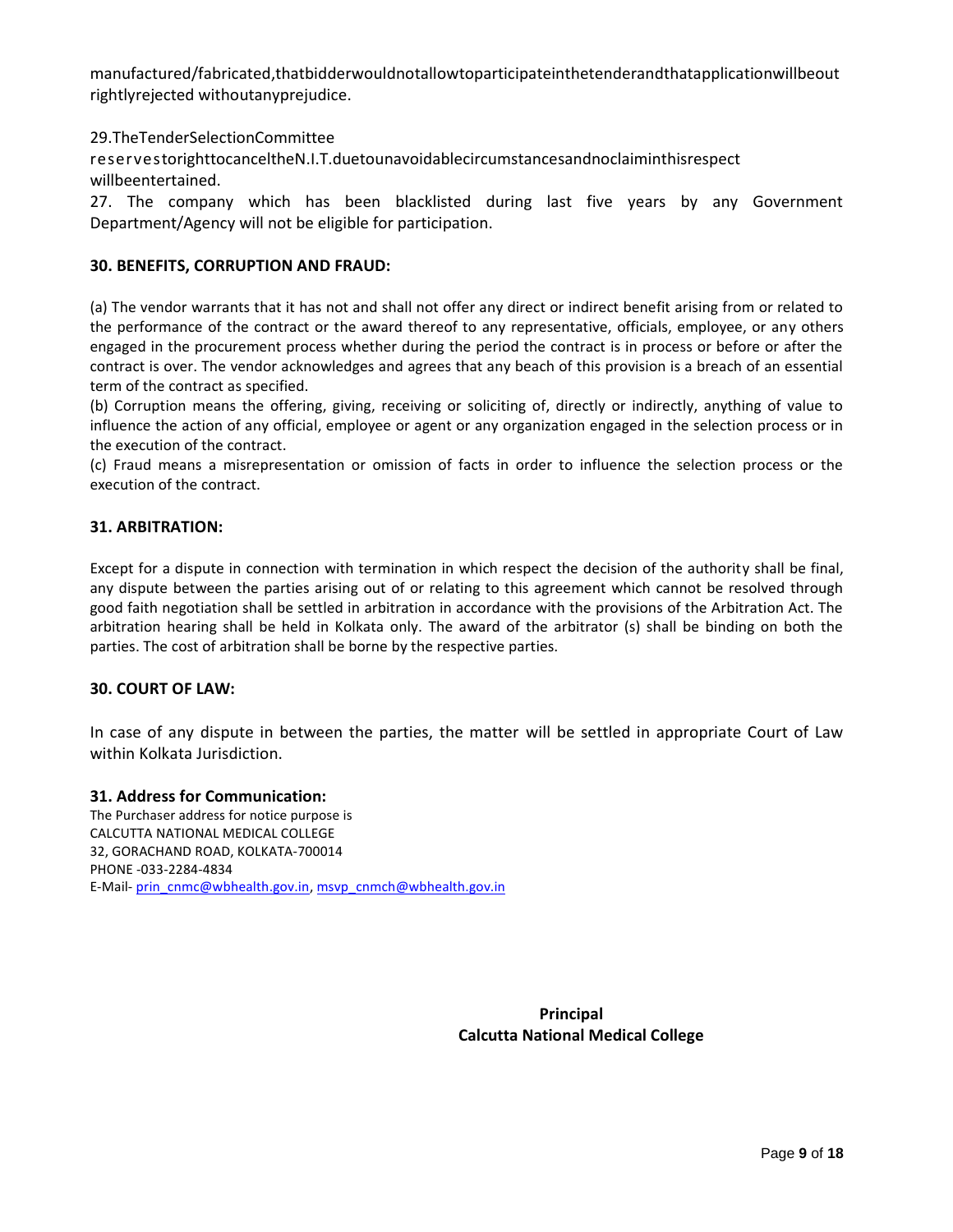# **FORMAT FOR CHECK LIST**

| SI             | <b>Items</b>                                                              | Pl mark ð |                | Page<br>no |
|----------------|---------------------------------------------------------------------------|-----------|----------------|------------|
| $\mathbf{1}$   | Application submitted in Annexure I                                       | Yes       | No             |            |
| 2.             | Annexure II (Authorization letter of signatory from the                   | Yes       | No             |            |
|                | Company)                                                                  |           |                |            |
| 3.             | Annexure III (Copy of authorization of the distributor from the           | Yes       | <b>No</b>      |            |
|                | Company.                                                                  |           |                |            |
| 4.             | Annexure-IV (Copy of Agreement between manufacturer & the                 | Yes       | No             |            |
| 5              | importer/authorized distributor)                                          |           |                |            |
|                | EPF/ESI Certificate                                                       | Yes       | <b>No</b>      |            |
| 6              | Pollution control board clearance                                         | Yes       | N <sub>O</sub> |            |
| $\overline{7}$ | Quality assurance certificate                                             | Yes       | No.            |            |
| 8              | Copy of PAN Card of the authorised signatory                              | Yes       | No             |            |
| 9              | Earnest money                                                             | Yes       | No             |            |
| 10             | Last 3 financial years' returns of Income Tax for the last three          | Yes       | No.            |            |
|                | years                                                                     |           |                |            |
| 11             | GST returns of the last Quarters/ last months                             | Yes       | No             |            |
| 12             | Affidavit of non-conviction affirmed before a Notary public               | Yes       | No             |            |
|                | /First Class Judicial Magistrate/Executive Magistrate (affidavit          |           |                |            |
|                | sworn after 01.06.2015)                                                   |           |                |            |
| 13             | Manufacturer's guarantee                                                  | Yes       | No             |            |
| 14             | Test report from leading test house                                       | Yes       | No             |            |
| 15             | Certificate about quality assurance                                       | Yes       | No             |            |
| 16             | Banker's certificate from a schedule bank for solvency                    | Yes       | No             |            |
| 17             | Confirmation of after sale service                                        | Yes       | No             |            |
| 18             | Confirmation of Demonstration service                                     | Yes       | No.            |            |
| 19             | GST registration certificate (Latest tax-clearance certificate -<br>Date) | Yes       | No             |            |
| 20             | GST registration certificate of the State                                 | Yes       | No             |            |
| 21             | GST clearance Certificate - (Latest) - date                               | Yes       | No             |            |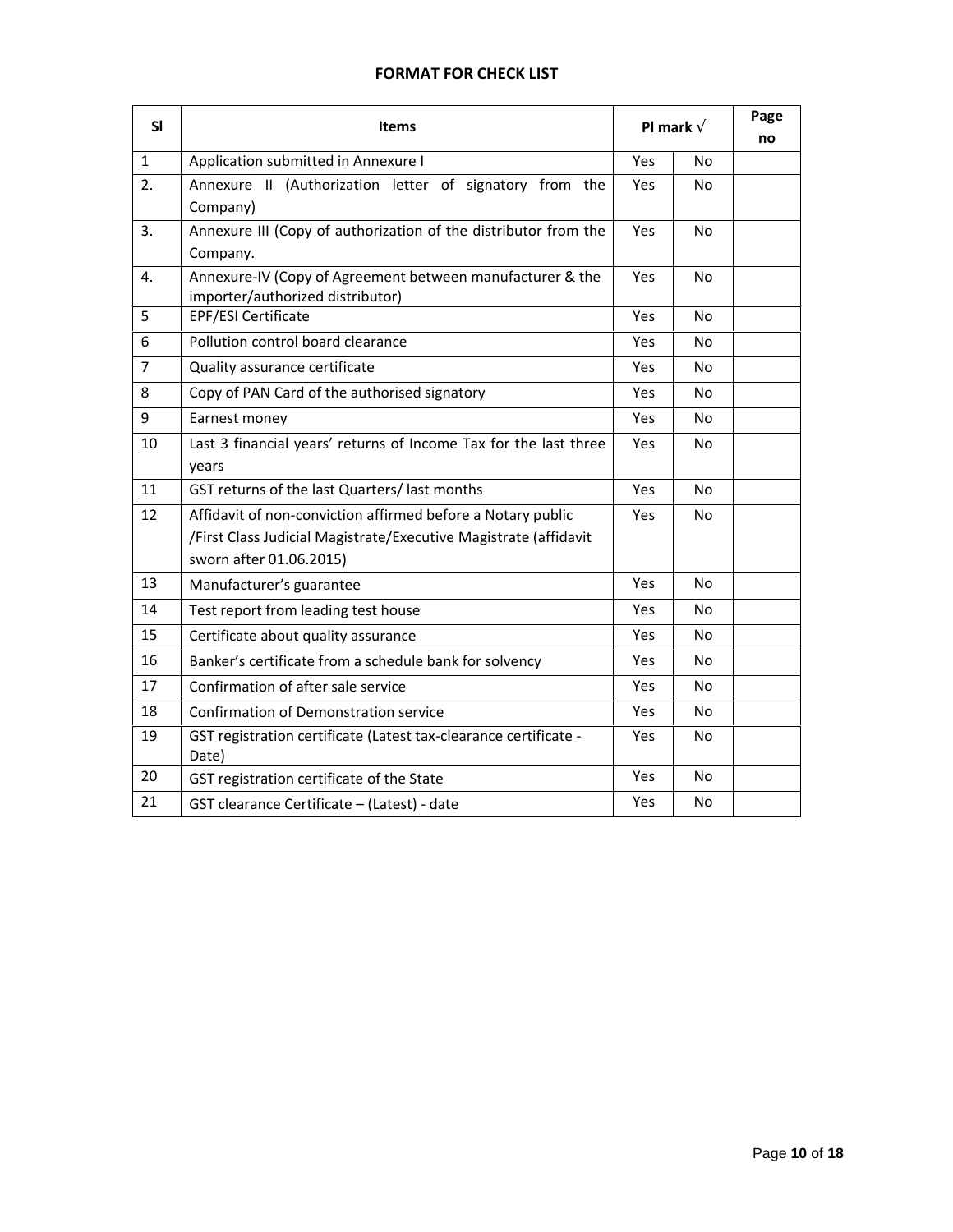#### Annexure I APPLICATION FORMAT

(To be furnished in the Company's official letter pad with full address and contact no etc)

To The Principal Calcutta National Medical College 32, GORACHAND ROAD, KOLKATA-700 014

*Sub:*NIT for Hospital Equipment/ Instruments for Calcutta National Medical College, Kolkata (CNMC) Re:CNMC Memo No …………………………………….. dated ……………………

Respected Sir,

Having examined the pre-qualification & other documents published in the N.I.T, I /we hereby submit all the necessary information and relevant documents for evaluation:

- 1. That the application is made by me /us on behalf of ………………………………………In the capacity of……………………………………………..…duly authorized to submit the offer. The authorization letter from the Company is attached in Annexure II.
- 2. We accept the terms and conditions as laid down in the NIT mentioned above and declare that we shall abide by it for throughout the tender period.
- 3. We are offering rate for the following item /items and assured supply to the Calcutta National Medical College under Health & Family Welfare Department, Government of West Bengal as per Table-1 (Instruments Specification)
- 4. The copy of the authorization letter from the manufacturer is attached in annexure III

5*.* The *Copy* of Agreement between manufacturer & the importer/authorized distributor is attached in annexure IV

- 5. In the event of being selected, supply will be made within the stipulated period excepting the condition which is beyond our control.
- 6. We understand that:

(a) Tender Selection Committee/ Purchase committee of the CNMC/ H&FW Dept can amend the scope & value of the contract bid under this project.

(b) Tender Selection Committee/ Purchase committee of the CNMC/H&FW Dept reserves the right to reject any application without assigning any reason;

Date:

Signature of applicant (Including titleand capacity in which application is made) Contact no: Tele: Mobile: E Mail address: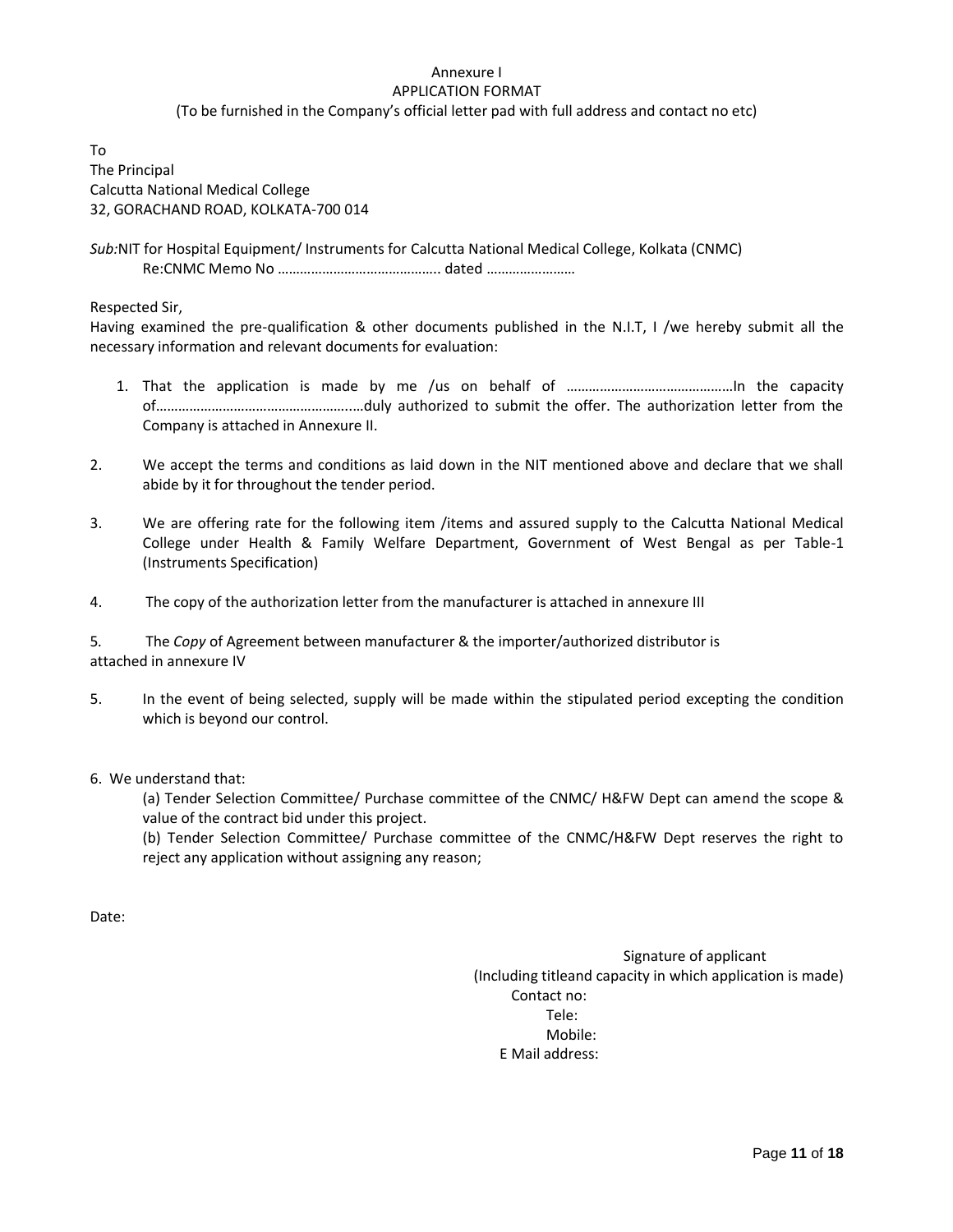# **Annexure II**

Authorization letter from Company for authorized signatory who will upload the bid on behalf of the Company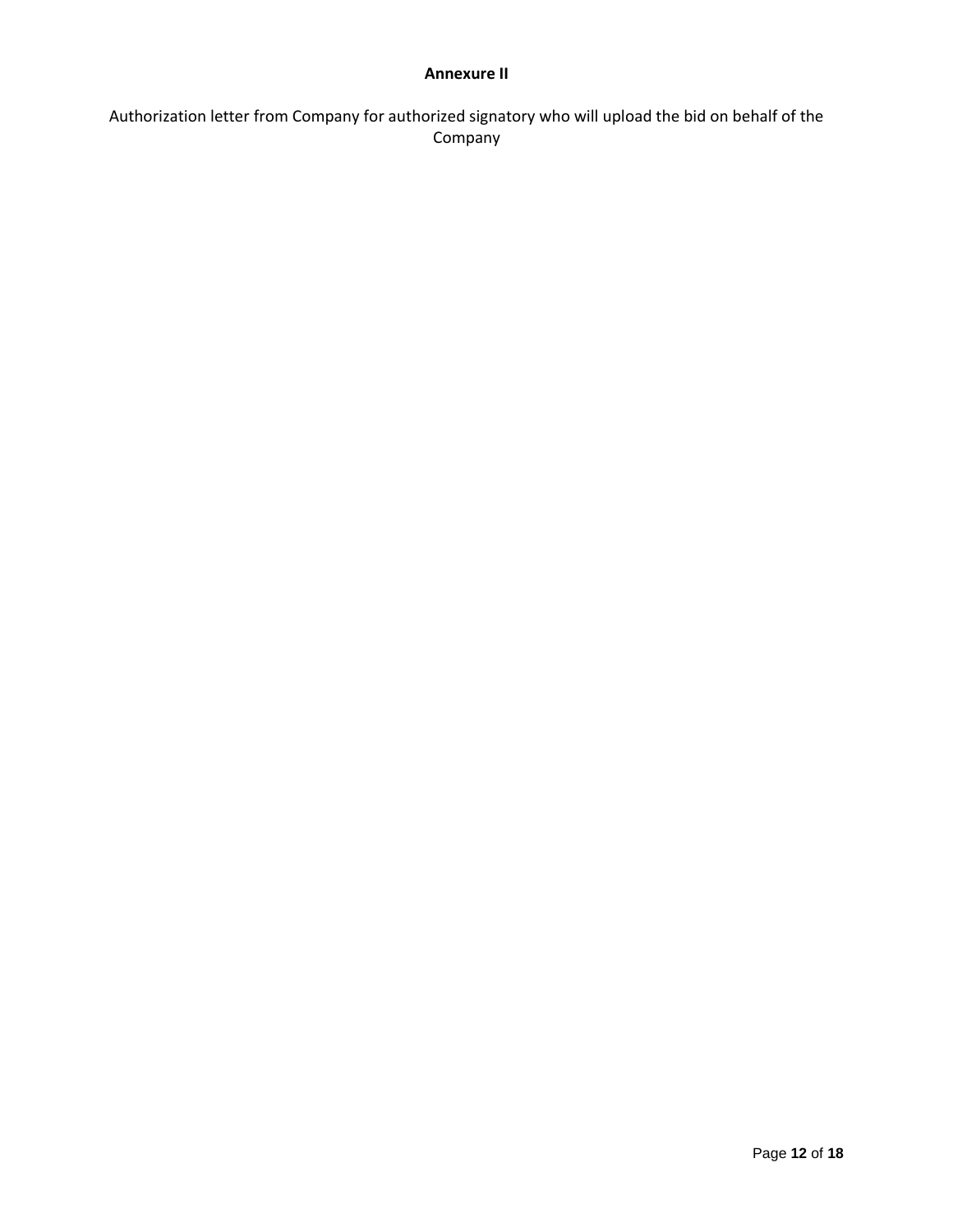# **Annexure III**

Copy of authorization letter of the distributor/Importer from Manufacturer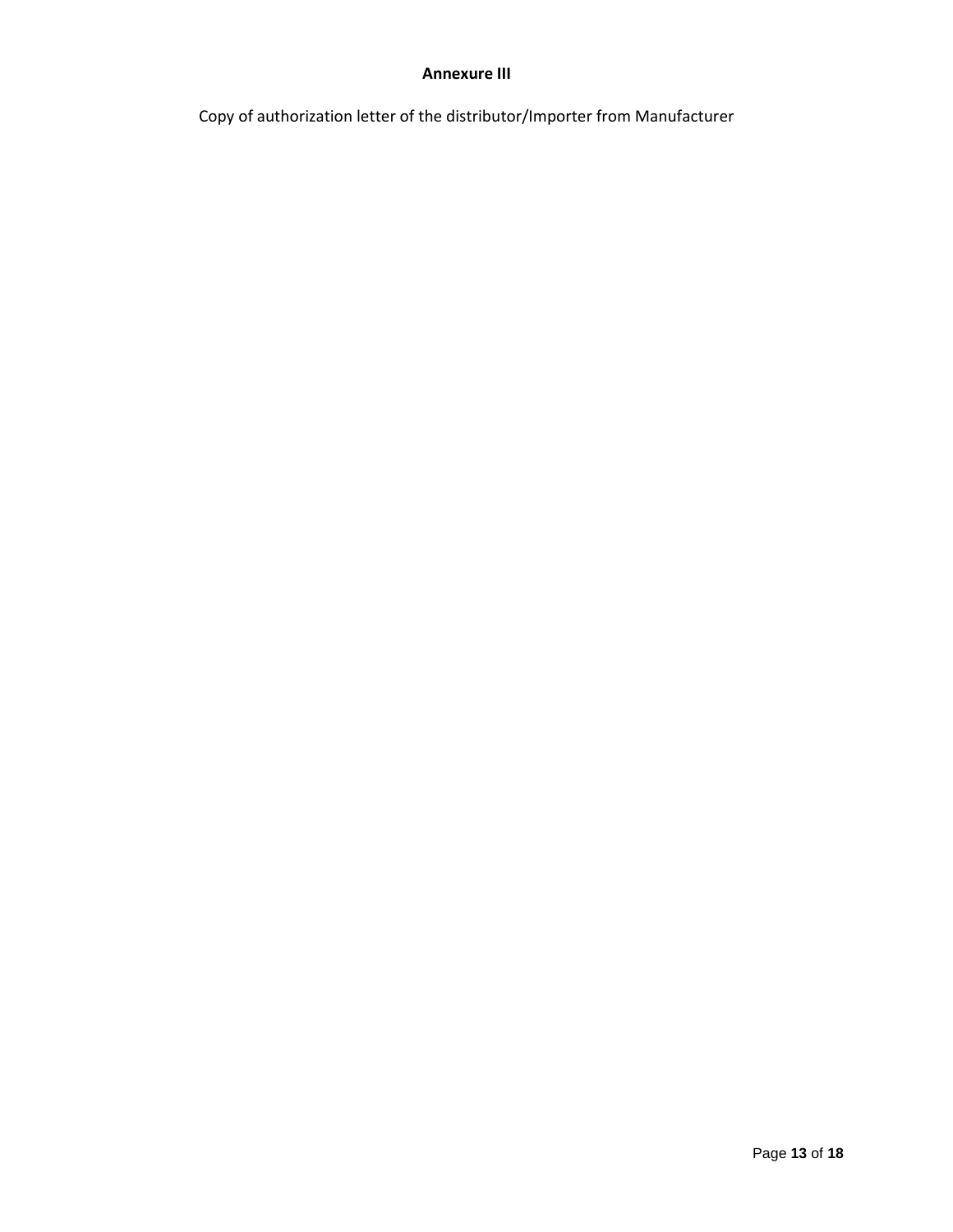# **Annexure-IV**

Copy of Agreement between manufacturer & the importer/authorized distributor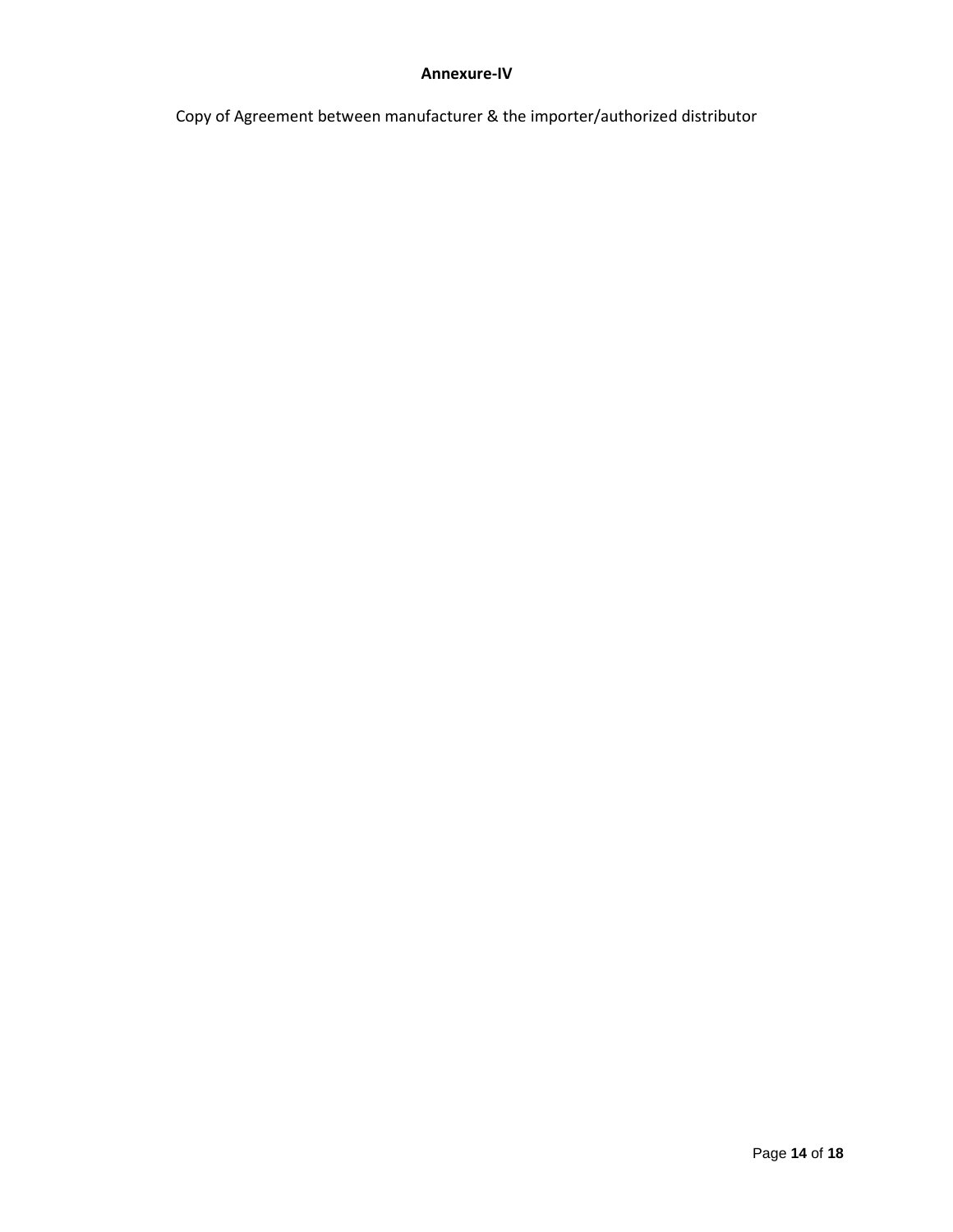# **List of Equipment / Instruments (Specifications)**

# Name of the Item:**HD ENDOSCOPY SETUP WITH MONITOR, LIGHT SOURCE, CAMERA & RECORDING DEVICE**

| SI.<br>No. | <b>Technical Specification</b>                                                                                                                                                                                                                 | <b>Technical</b><br><b>Specification</b><br>quoted by<br>bidder | Bidders'<br>deviation, if<br>any |
|------------|------------------------------------------------------------------------------------------------------------------------------------------------------------------------------------------------------------------------------------------------|-----------------------------------------------------------------|----------------------------------|
| A          | Three Chip High-definition Camera System                                                                                                                                                                                                       |                                                                 |                                  |
|            | The system should have the maximum Resolution of 1920 X 1080 pixels,<br>progressive scan and the consistent use of 16: 9 formats for Input &<br>Output.                                                                                        |                                                                 |                                  |
|            | . The system should have facility of Optical & Digital Zoom lens to<br>enhance the quality of Image size & cross specialty usage of the camera<br>system, regardless of the telescope used.                                                    |                                                                 |                                  |
|            | . Internal Medical grade recorder for Capturing FULL HD Videos and HD<br>Stills with storage capability of 500GB or more.                                                                                                                      |                                                                 |                                  |
|            | •System should have facility of controlling additional equipment's like<br>light source, insufflators and recording device from the camera head.                                                                                               |                                                                 |                                  |
|            | · System should have facility to offer various visualization modes for<br>surgery and diagnosis by shifting the color spectrum like BLUE &<br><b>GREEN</b> light for recognition of the finest tissue Structures and their<br>differentiation. |                                                                 |                                  |
|            | . Parallel live display of visualization modes besides white light mode<br>(picture-in-picture).                                                                                                                                               |                                                                 |                                  |
|            | • Homogenous light mode for peripheries and posterior end available in<br>the system.                                                                                                                                                          |                                                                 |                                  |
|            | . Vascularity enhancement mode for better tissue differentiation should<br>be available                                                                                                                                                        |                                                                 |                                  |
|            | . Pointer and Grid Functions for teaching and conferences.                                                                                                                                                                                     |                                                                 |                                  |
|            | • Modular design: Digital FULL HD camera module should be compatible<br>for use with video flexible chip on tip endoscopes. The system should<br>also be upgradable to 3D technology.                                                          |                                                                 |                                  |
|            | Should be provided with non-medical grade trolley<br>$\bullet$                                                                                                                                                                                 |                                                                 |                                  |

| SI. No. | <b>Technical Specification</b>                               | Technical<br><b>Specification</b><br>quoted by bidder | <b>Bidders'</b><br>deviation, if any |
|---------|--------------------------------------------------------------|-------------------------------------------------------|--------------------------------------|
|         | <b>Technical Specifications:</b>                             |                                                       |                                      |
|         | Image sensor: 3X1/3" CCD- Chip.                              |                                                       |                                      |
|         | Pixels: 1920 x 1080                                          |                                                       |                                      |
|         | AGC: Microprocessor controlled                               |                                                       |                                      |
|         | Lens: Integrated Zoom Lens, $f = 15-31$ mm (2x optical zoom) |                                                       |                                      |
| SI. No. | <b>Technical Specification</b>                               | <b>Technical</b>                                      | Bidders'                             |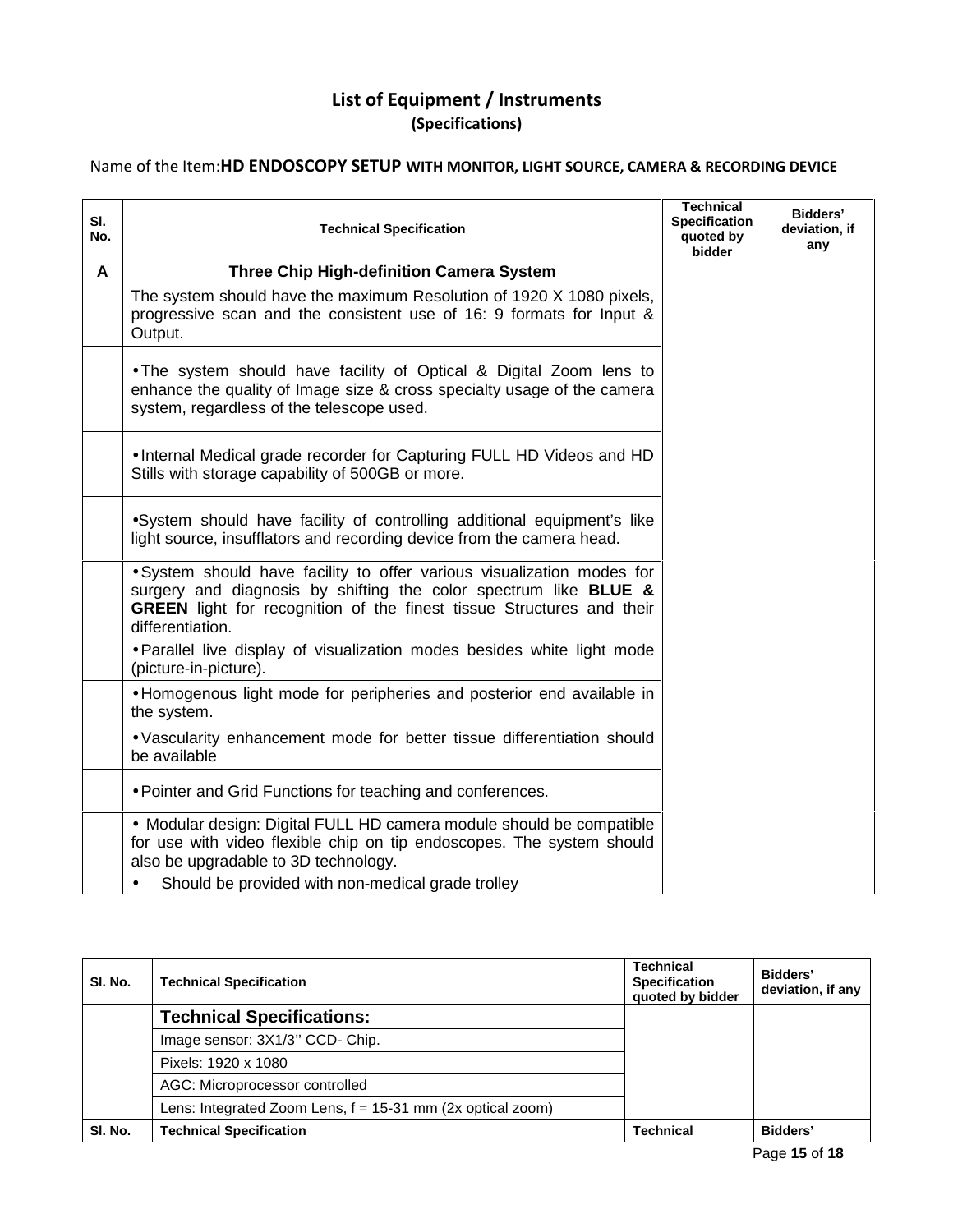|                |                                                                                                                                                                                        | <b>Specification</b><br>quoted by bidder | deviation, if any |
|----------------|----------------------------------------------------------------------------------------------------------------------------------------------------------------------------------------|------------------------------------------|-------------------|
|                | Minimum light sensitivity: 1.17 Lux ( $f = 1.4$ mm).                                                                                                                                   |                                          |                   |
|                | Control buttons: 3 (2 of them freely programmable).                                                                                                                                    |                                          |                   |
|                | Video output: 2 x DVI-D, output, 1 x 3G-SDI output, 3 x camera input<br>for communication with compatible camera modules, LAN<br>connection, 4 x USB connection (2 x front, 2 x back). |                                          |                   |
|                | Input: Keyboard input for character generator.                                                                                                                                         |                                          |                   |
|                | Power Supply: - 100-240 VAC 50/60 Hz                                                                                                                                                   |                                          |                   |
|                | Certified to: IEC 601-1, 601-2-18, CSA 22.2 No. 601, UL 2601 and CE<br>according to MDD, protection class1/CF                                                                          |                                          |                   |
| $\mathbf{2}$   | <b>High-Definition Medical Grade Monitor</b>                                                                                                                                           |                                          |                   |
|                | The monitor should have:                                                                                                                                                               |                                          |                   |
|                | HDTV display in original 16: 9 format. 1080 p/ 50 & 1080 p/60 displays<br>possible. LED crystal display.                                                                               |                                          |                   |
|                | Max. Resolution of 1920X1080. Screen diagonal - 27 inches Desk top<br>with pedestal.                                                                                                   |                                          |                   |
|                | Should have the facility of PIP mode.                                                                                                                                                  |                                          |                   |
|                | Accessories External 24VDC Power Supply, Mains Cord, Pedestal.<br>Certified to: EN 60601-1, protection class IPX 1                                                                     |                                          |                   |
| $\overline{3}$ | LED 175 W Light Source with Fiber optic cable                                                                                                                                          |                                          |                   |
|                | Color Temperatures 6400K<br>$\bullet$                                                                                                                                                  |                                          |                   |
|                | Light Outlets - 1<br>$\bullet$                                                                                                                                                         |                                          |                   |
|                | Lamp life should be 30000 working hours                                                                                                                                                |                                          |                   |
|                | Light Intensity Adjustment: - Continuously adjustable<br>manually and automatically by cameras video output signal.                                                                    |                                          |                   |
|                | Light source should be a separate unit.                                                                                                                                                |                                          |                   |
|                | Should be supplied with Diameter 3.5mm, Length 230cm.                                                                                                                                  |                                          |                   |
|                | Certified To: - IEC 601-1 & UL 544 CE According to MDD,<br>protection class 1/CF                                                                                                       |                                          |                   |

# **B. TECHNICAL SPECIFICATION OF INSTRUMENTS FOR MUCOR DEBRIDEMENT SURGERY**

| Sr.<br><b>No</b> | <b>Description</b>                                                                                                                                                   | Qty          | <b>Technical</b><br><b>Specification</b><br>quoted by bidder | Bidders'<br>deviation, (if<br>any) |
|------------------|----------------------------------------------------------------------------------------------------------------------------------------------------------------------|--------------|--------------------------------------------------------------|------------------------------------|
| 1                | Wide Angle Straight Forward Telescope 0°, enlarged view, diameter 4 mm,<br>length 18 cm, autoclavable. Fiber optic light transmission incorporated                   | 1            |                                                              |                                    |
| 2                | Wide Angle Forward-Oblique Telescope 30°, enlarged view, diameter 4 mm,<br>length 18 cm, autoclavable. Fiber optic light transmission incorporated                   | 1            |                                                              |                                    |
| 3                | Wide Angle Forward-Oblique Telescope 45°, enlarged view, diameter 4 mm,<br>length 18 cm, autoclavable. Fiber optic light transmission incorporated                   | $\mathbf{1}$ |                                                              |                                    |
| 4                | Wide Angle Forward-Oblique Telescope 70°, enlarged view, diameter 4 mm,<br>length 18 cm, autoclavable. Fiber optic light transmission incorporated                   | $\mathbf{1}$ |                                                              |                                    |
| 5                | Straight forward telescope, 0 degree enlarged view, size: 2.7MM rod lenses<br>system, Length:18-19 CM, Autoclavable, Fiber optic light transmission<br>incorporated. | 1            |                                                              |                                    |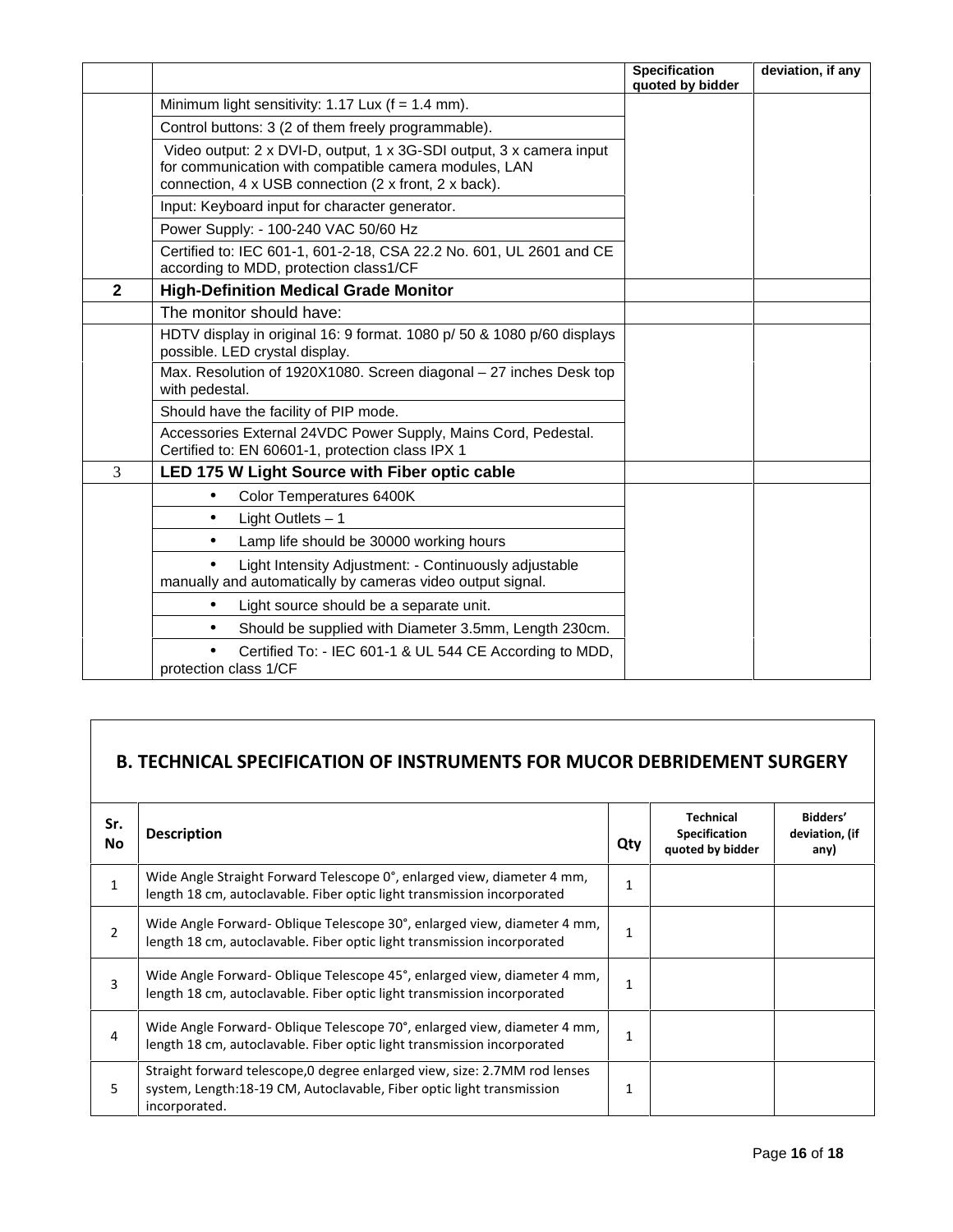| Sr.<br><b>No</b> | <b>Description</b>                                                                                                                                                                               | Qty          | <b>Technical</b><br>Specification<br>quoted by bidder | Bidders'<br>deviation,<br>(if any) |
|------------------|--------------------------------------------------------------------------------------------------------------------------------------------------------------------------------------------------|--------------|-------------------------------------------------------|------------------------------------|
| 6                | Trocar and Cannula for sinoscopy O.D. 5 mm, length of the cannula 8.5 cm,<br>fenestrated beak                                                                                                    | $\mathbf{1}$ |                                                       |                                    |
| $\overline{7}$   | HARTMANN Nasal Speculum, for adults, length 13 cm                                                                                                                                                | $\mathbf{1}$ |                                                       |                                    |
| 8                | Telescope Handle, flat, standard model, length 11 cm, for use with Straight<br>Forward Telescopes 0- with diameter 4 mm and length 18 cm                                                         | $\mathbf{1}$ |                                                       |                                    |
| 9                | Bipolar Coagulating Forceps, insulated, angular, blunt, for nose, with<br>integrated suction channel for epistaxis, with cut-off hole, length 19 cm, for<br>use with bipolar high frequency cord | 1            |                                                       |                                    |
| 10               | Bipolar Suction-Forceps, 45- upturned, with suction channel, for bipolar<br>coagulation in paranasal areas, working length 12,5 cm, for use with bipolar<br>high frequency cable                 | $\mathbf{1}$ |                                                       |                                    |
| 11               | Bipolar High Frequency cord, length 40 cm                                                                                                                                                        | $\mathbf{1}$ |                                                       |                                    |
| 12               | Septum Needle, angular, LUER-lock                                                                                                                                                                | $\mathbf{1}$ |                                                       |                                    |
| 13               | Sickle Knife, pointed, length 19 cm.                                                                                                                                                             | $\mathbf{1}$ |                                                       |                                    |
| 14               | Antrum Curette, length 19 cm, oblong, small size                                                                                                                                                 | $\mathbf{1}$ |                                                       |                                    |
| 15               | KUHN-BOLGER Frontal Sinus Curette, small oblong, forward cutting, length<br>19 cm, 55- curved                                                                                                    | $\mathbf{1}$ |                                                       |                                    |
| 16               | KUHN-BOLGER Frontal Sinus Curette small oblong, forward cutting, length<br>19 cm, 90- curved                                                                                                     | $\mathbf{1}$ |                                                       |                                    |
| 17               | Antrum Curette, length 19 cm, small size, forward cutting                                                                                                                                        | $\mathbf{1}$ |                                                       |                                    |
| 18               | Probe, double-ended, maxillary sinus ostium seeker, length 19 cm, ball sizes:<br>diameter 1.2 mm and 2.0 mm                                                                                      | $\mathbf{1}$ |                                                       |                                    |
| 19               | COTTLE Elevator, double-ended, semi-sharp and blunt, graduated, length 20<br>cm.                                                                                                                 | $\mathbf{1}$ |                                                       |                                    |
| 20               | Suction Tube, conical, malleable, with grip plate, LUER, O.D. 2.5 mm,<br>working length 13 cm                                                                                                    | $\mathbf{1}$ |                                                       |                                    |
| 21               | FRAZIER Suction Tube, with calibration markings from 5 cm - 9 cm working<br>length 10 cm, 9 Fr.                                                                                                  | $\mathbf{1}$ |                                                       |                                    |
| 22               | HEUWIESER Antrum Grasping Forceps, jaws curved downwards, fixed jaw<br>curved 90-, movable jaw opening up to 120-, backward opening, working<br>length 10 cm                                     | $\mathbf{1}$ |                                                       |                                    |
| 23               | BLAKESLEY- WILDE Nasal Forceps, 90- upturned, working length 13 cm, size<br>1                                                                                                                    | $\mathbf{1}$ |                                                       |                                    |
| 24               | BLAKESLEY Nasal Forceps, 45- upturned, size 1, working length 13 cm                                                                                                                              | $\mathbf{1}$ |                                                       |                                    |
| 25               | BLAKESLEY Nasal Forceps, straight, working length 13 cm, size 1                                                                                                                                  | $\mathbf{1}$ |                                                       |                                    |
| 26               | Nasal Scissors, working length 13 cm, straight.                                                                                                                                                  | $\mathbf{1}$ |                                                       |                                    |
| 27               | Forceps, cupped jaws, vertical opening, working length 12 cm, 65-<br>upturned, jaws diameter 3 mm                                                                                                | $\mathbf{1}$ |                                                       |                                    |
| 28               | Forceps, cupped jaws, horizontal opening, working length 12 cm, 65-<br>upturned, jaws diameter 3 mm                                                                                              | $\mathbf{1}$ |                                                       |                                    |
| 29               | Biopsy and Grasping Forceps, very fine, sheath diameter: 1.5 mm, working<br>length: 14 cm, with 3 mm oval cupped jaws.                                                                           | $\mathbf{1}$ |                                                       |                                    |